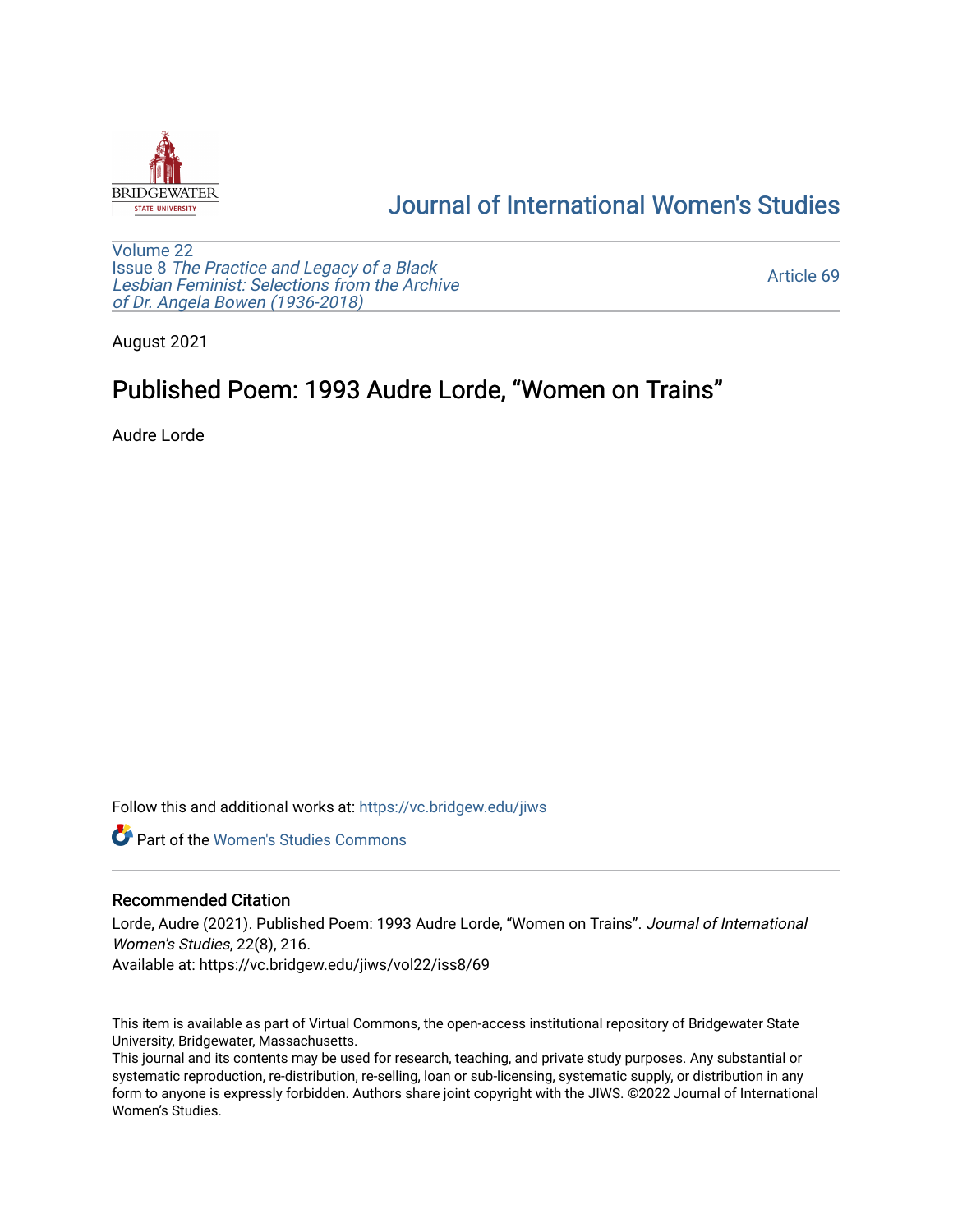# Women on Trains

Lorde, Audre . In The Collected Poems Of Audre Lorde , Lorde, Audre, 448-449. New York: 1997.

[ProQuest document link](http://ccl.idm.oclc.org/login?url=https://www.proquest.com/books/women-on-trains/docview/2147509575/se-2?accountid=10141)

### FULL TEXT

- for Jacqui and Angela
- 1 Leaving the known for another city
- 2 the club-car smells of old velvet
- 3 rails whisper relief mantras
- 4 steel upon steel
- 5 every fourth thud breaks the hum
- 6 "stand and fight," I said
- 7 leaving my words for ransom
- 8 "your only way out."
- 9 This train is a doorway
- 10 bent into the shape of a scale.
- 11 Eleanor Roosevelt riding the rails
- 12 behind her husband's casket
- 13 forefinger tense along a propped cheek
- 14 one knuckle caressing her lips
- 15 young Nell's dreams strung along
- 16 sentinel stalks of mullein
- 17 giving
- 18 in the whip of the journey's wind
- 19 my mother's mandatory hat
- 20 at a no-nonsense tilt
- 21 beside the tenement windows of wartime
- 22 scanning Lenox Avenue
- 23 for a coal-delivery truck.
- 24 Women on trains
- 25 have a life
- 26 that is exactly livable
- 27 the precision of days flashing past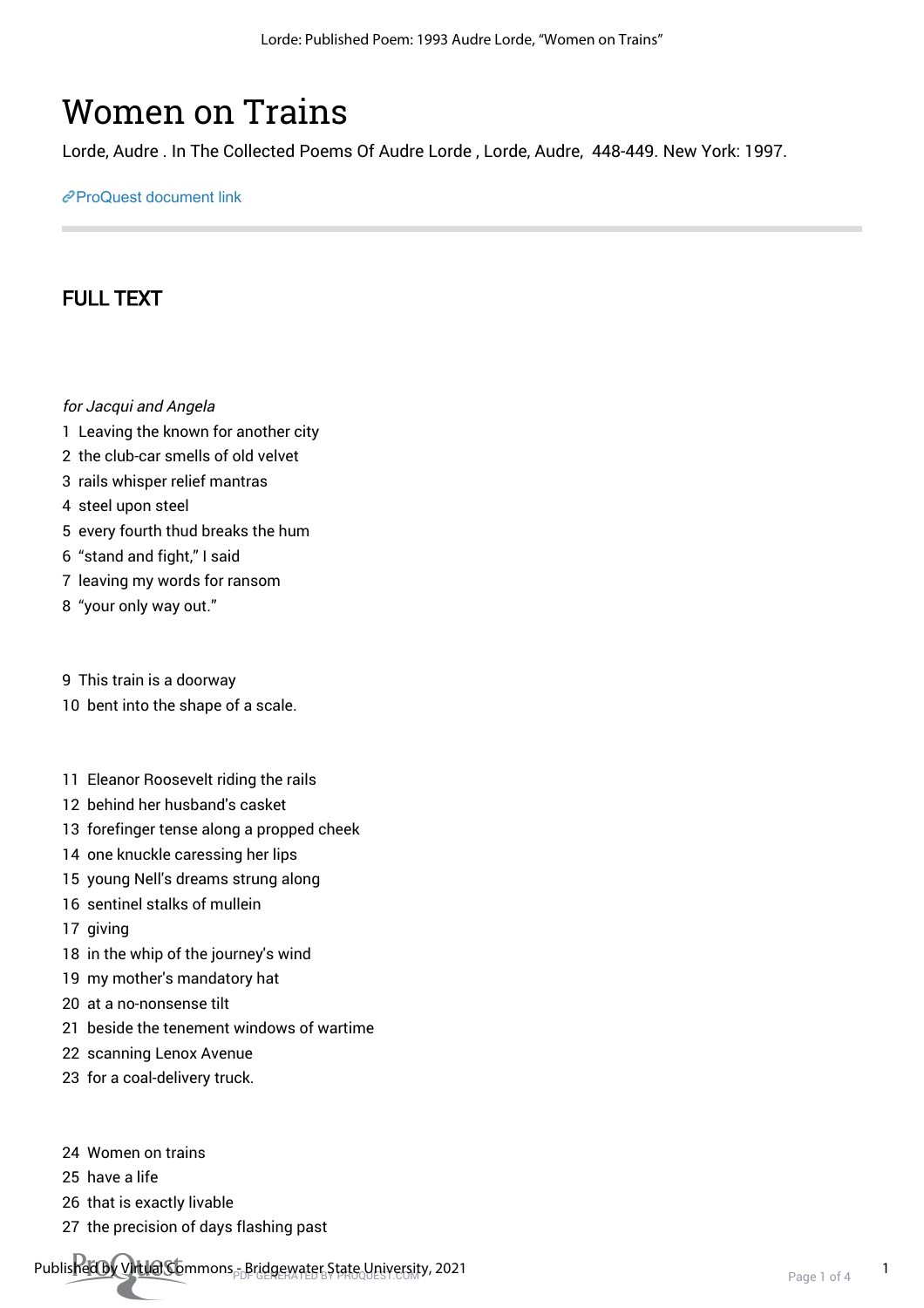- 28 no intervention allowed
- 29 and the shape of each season
- 30 relentlessly carved in the land.
- 31 I have soared over crannied earth
- 32 spread like a woman waiting
- 33 but this angled sky anchors me
- 34 inward through the ugliness
- 35 shards of bright fireweed loosestrife
- 36 and stacks of heat-treated lumber beyond
- 37 the bare arms of scrub-maple and poplar
- 38 already ablush.
- 39 Was it ever business as usual for these women
- 40 as snow-driven hopes and fears swirled
- 41 past tenement office windows
- 42 and nappy-topped stands of unreachable trees
- 43 flowed along in the southern dusk?
- 44 The coal truck arrived after dark dumping
- 45 barely half-a-ton of bituminous
- 46 my father gone to his second job
- 47 she shoveled it down herself
- 48 in the freezing Harlem night
- 49 and coal dusted my mother's tired hat
- 50 as the subway screamed us home.
- 51 Women on trains have a chance
- 52 to unweave their tangles.
- 53 Perhaps between Blythe and Patchoula
- 54 Eleanor chose to live her own days.
- 55 The subway tunnel walls
- 56 closed in like thunder
- 57 and my mother never had a chance
- 58 to lay her magic down.
- 59 Between new lumber and the maples
- 60 I rehear your question
- 61 owning
- 62 the woman who breaks the woman
- 63 who is broken.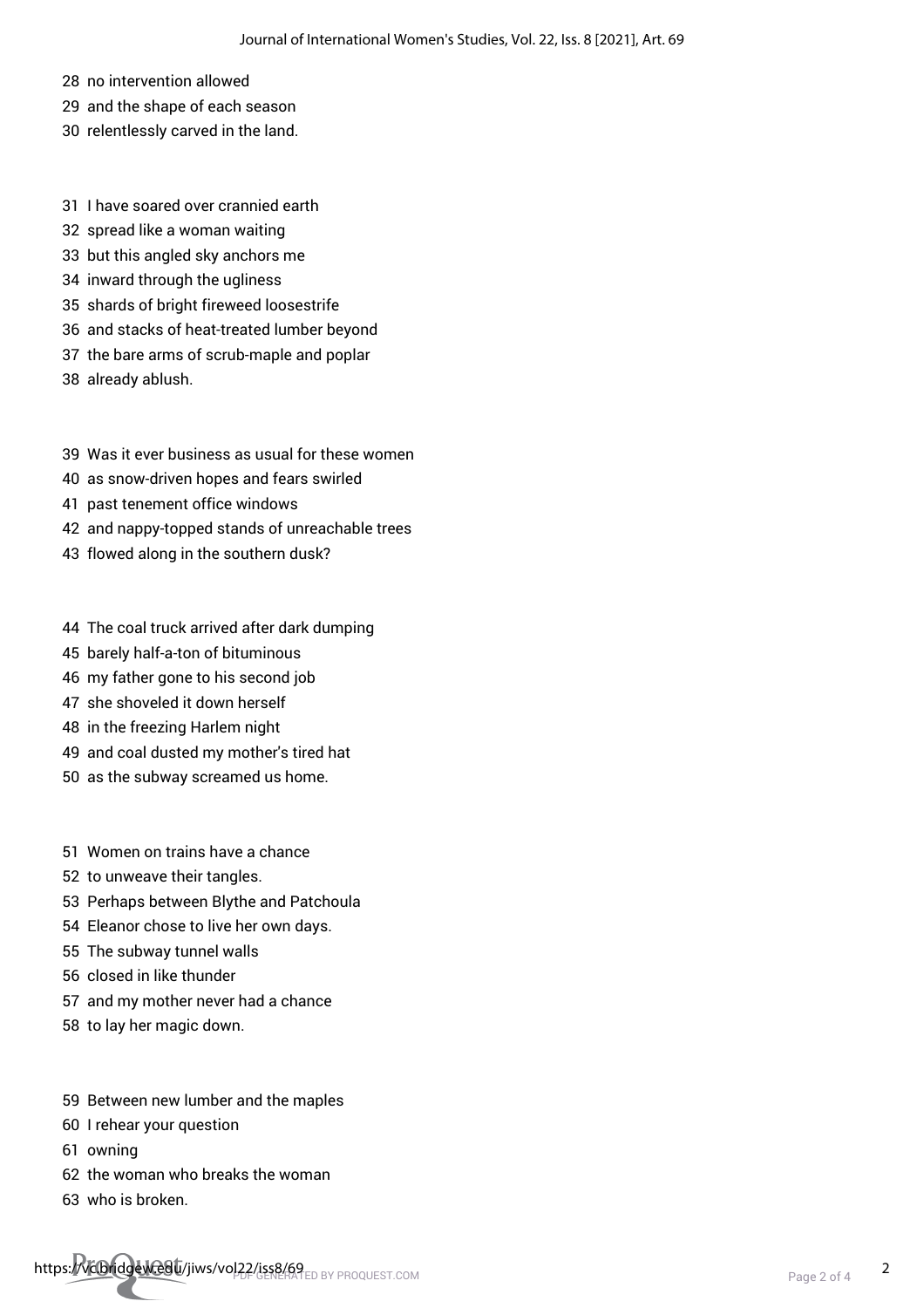- 64 I counseled you unwisely my sister
- 65 to be who I am no longer
- 66 willing to be for my living
- 67 stopgap hurled into the breach
- 68 beyond support beyond change
- 69 and I search these rushing sun-dark trees
- 70 for your phone number
- 71 to acknowledge
- 72 both you and I
- 73 are free to go.

### DETAILS

| Editor:                        | Lorde, Audre                                                                                                                                              |
|--------------------------------|-----------------------------------------------------------------------------------------------------------------------------------------------------------|
| <b>Publication title:</b>      | The Collected Poems Of Audre Lorde                                                                                                                        |
| Pages:                         | 448-449                                                                                                                                                   |
| <b>Publication date:</b>       | 1997                                                                                                                                                      |
| <b>Publication year:</b>       | 1997                                                                                                                                                      |
| Publisher/Imprint:             | Norton                                                                                                                                                    |
| <b>Physical description:</b>   | 489 p.                                                                                                                                                    |
| Place of publication:          | <b>New York</b>                                                                                                                                           |
| <b>Country of publication:</b> | <b>New York</b>                                                                                                                                           |
| Series:                        | Literature Online - Twentieth-Century American Poetry - US ONLY Add-on, Literature<br>Online - Twentieth-Century African American Poetry - US ONLY Add-on |
| <b>Publication subject:</b>    | Literature                                                                                                                                                |
| Source type:                   | <b>Books</b>                                                                                                                                              |
| Language of publication:       | English                                                                                                                                                   |
| ISBN:                          | 978-0-393-04090-6                                                                                                                                         |
| Document type:                 | Book Chapter, Poem                                                                                                                                        |
| <b>Publication note:</b>       | Preliminaries omitted.                                                                                                                                    |

Published by Virtual Commons - Bridgewater State University, 2021<br>Page 3 of 4 3